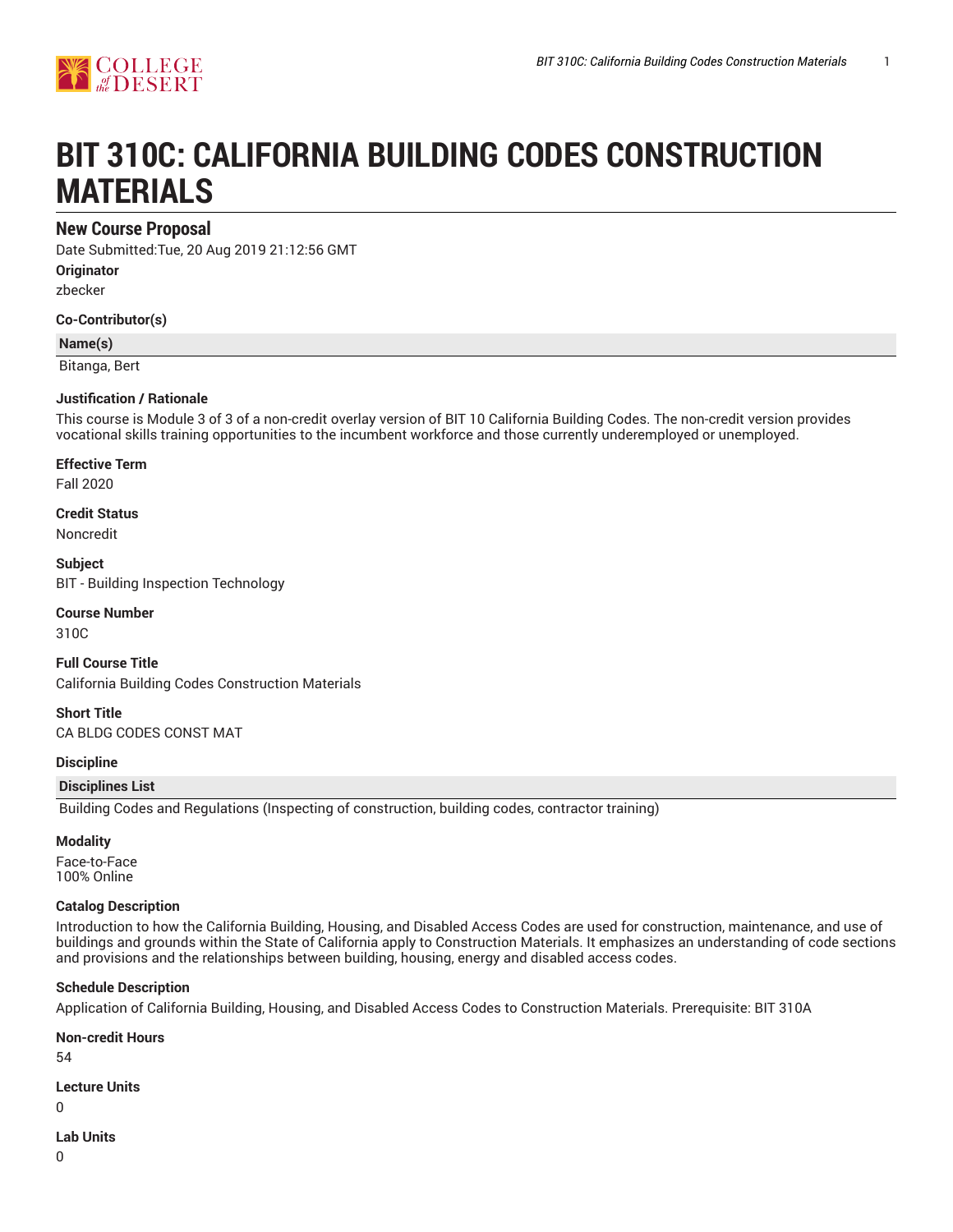

**In-class Hours**

18

**Out-of-class Hours** 36

## **Total Course Units**

0

**Total Semester Hours** 54

## **Override Description**

Noncredit courses do not have lecture and lab. The out of class hours were adjusted to provide the same total as the equivalent credit course.

**Prerequisite Course(s)**

BIT 310A

**Required Text and Other Instructional Materials**

**Resource Type** Book

**Author** California Building Standards Commission

**Title** California Building Codes, Volume II

**Edition**

latest

**City** Sacramento

**Publisher** International Code Council

**Year** 2019

**College Level** Yes

**Flesch-Kincaid Level** 12.4

**ISBN #** 978160983911

**Class Size Maximum** 28

**Entrance Skills** Explain the California Building Codes used in construction regulation and design.

## **Requisite Course Objectives**

BIT 310A-Explain the California Building Codes used in construction, regulation and design.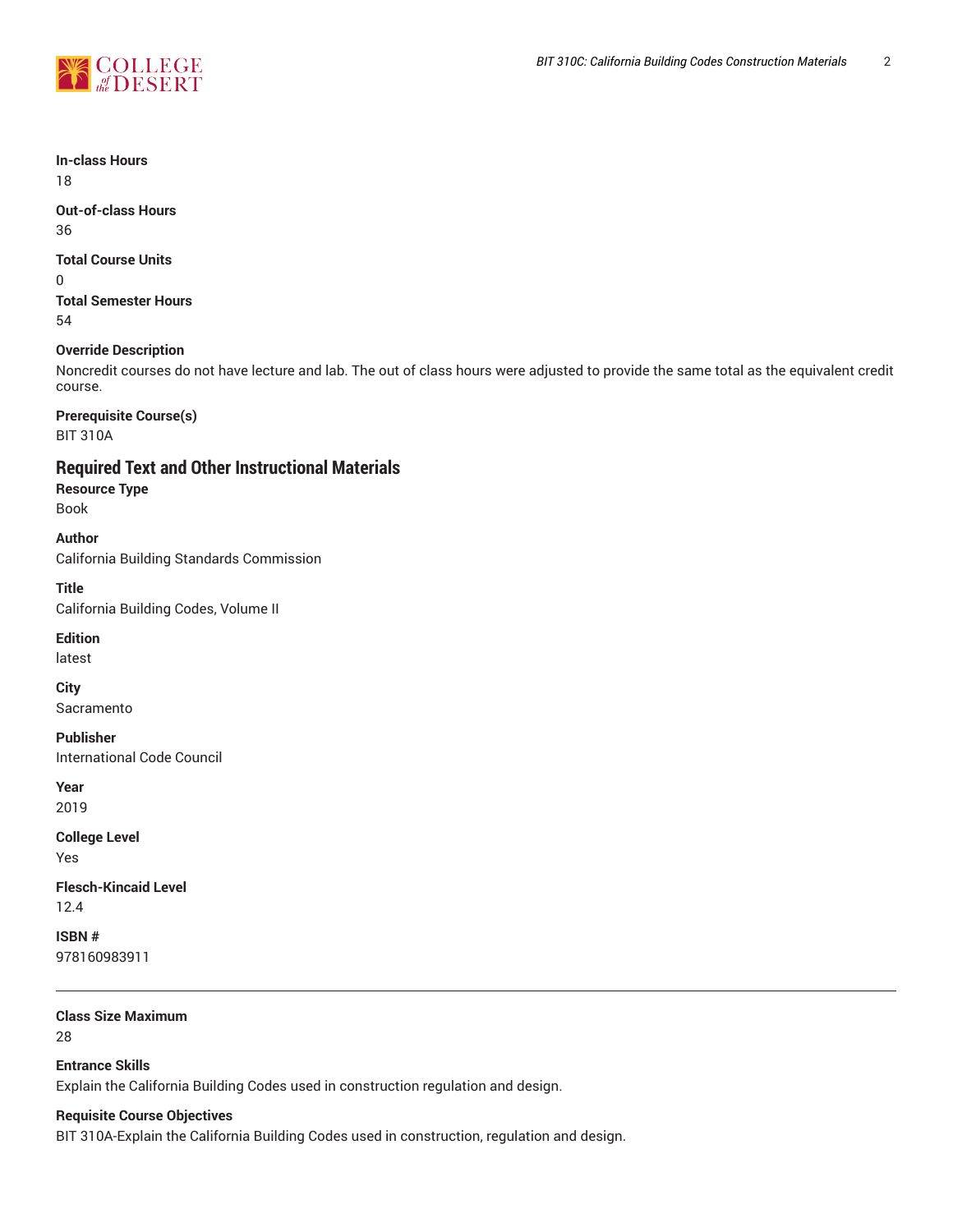

### **Course Content**

- 1. Building Construction Processes.
- 2. Construction Materials Use (Volume II,15-35).

## **Course Objectives**

|                                  | <b>Objectives</b>                                                                                                                               |  |
|----------------------------------|-------------------------------------------------------------------------------------------------------------------------------------------------|--|
| Objective 1                      | Explain how the California Building Codes used in construction, regulation and design impact the selection of<br><b>Construction Materials.</b> |  |
| <b>Student Learning Outcomes</b> |                                                                                                                                                 |  |

|           | Upon satisfactory completion of this course, students will be able to:                                                                                               |
|-----------|----------------------------------------------------------------------------------------------------------------------------------------------------------------------|
| Outcome 1 | Cite California building codes in construction, regulation, and design that apply to the selection of Construction<br>Materials.                                     |
| Outcome 2 | Evaluate the appropriate use of construction materials with respect to the requirements of the California building<br>codes in construction, regulation, and design. |

#### **Methods of Instruction**

| <b>Method</b>                      | Please provide a description or examples of how each instructional<br>method will be used in this course. |
|------------------------------------|-----------------------------------------------------------------------------------------------------------|
| <b>Discussion</b>                  | Classroom and group discussions.                                                                          |
| Demonstration, Repetition/Practice | Discussion of applicable code examples.                                                                   |
| Participation                      | Class discussion and questions.                                                                           |
| Lecture                            | Presentation of topic in context.                                                                         |
| Other (Specify)                    | Presentation of construction materials.                                                                   |

## **Methods of Evaluation**

| <b>Method</b>                                    | Please provide a description or examples of how<br>each evaluation method will be used in this course.                                                                                                                                                | <b>Type of Assignment</b> |
|--------------------------------------------------|-------------------------------------------------------------------------------------------------------------------------------------------------------------------------------------------------------------------------------------------------------|---------------------------|
| Self-paced testing, Student preparation          | Research appropriate building codes fthat apply<br>to construction materials used on a residential<br>construction project and create a 10-minute<br>presentation demonstrating both the solution and<br>the research used to determine the solution. | Out of Class Only         |
| Presentations/student demonstration observations | Present 10-minute code application research project In Class Only<br>created out of class.                                                                                                                                                            |                           |
| Student participation/contribution               | Active participation in class and group discussions                                                                                                                                                                                                   | In Class Only             |
| Group activity participation/observation         | Evaluate student presentations on code examples<br>and provide both supportive and critical comments<br>verbally in class and as a written assignment out of<br>class.                                                                                | In and Out of Class       |
| Tests/Quizzes/Examinations                       | Timed quizzes completed out of class and<br>discussion of correct answers in class.                                                                                                                                                                   | In and Out of Class       |
| Mid-term and final evaluations                   | Comprehensive exams covering the entire content<br>of the class. Exams may include project analysis or<br>multiple choice and true/false questions.                                                                                                   | In and Out of Class       |
| Other                                            | Out-of-class hours will be accounted for<br>electronically through the learning management<br>system.                                                                                                                                                 | Out of Class Only         |

**Assignments**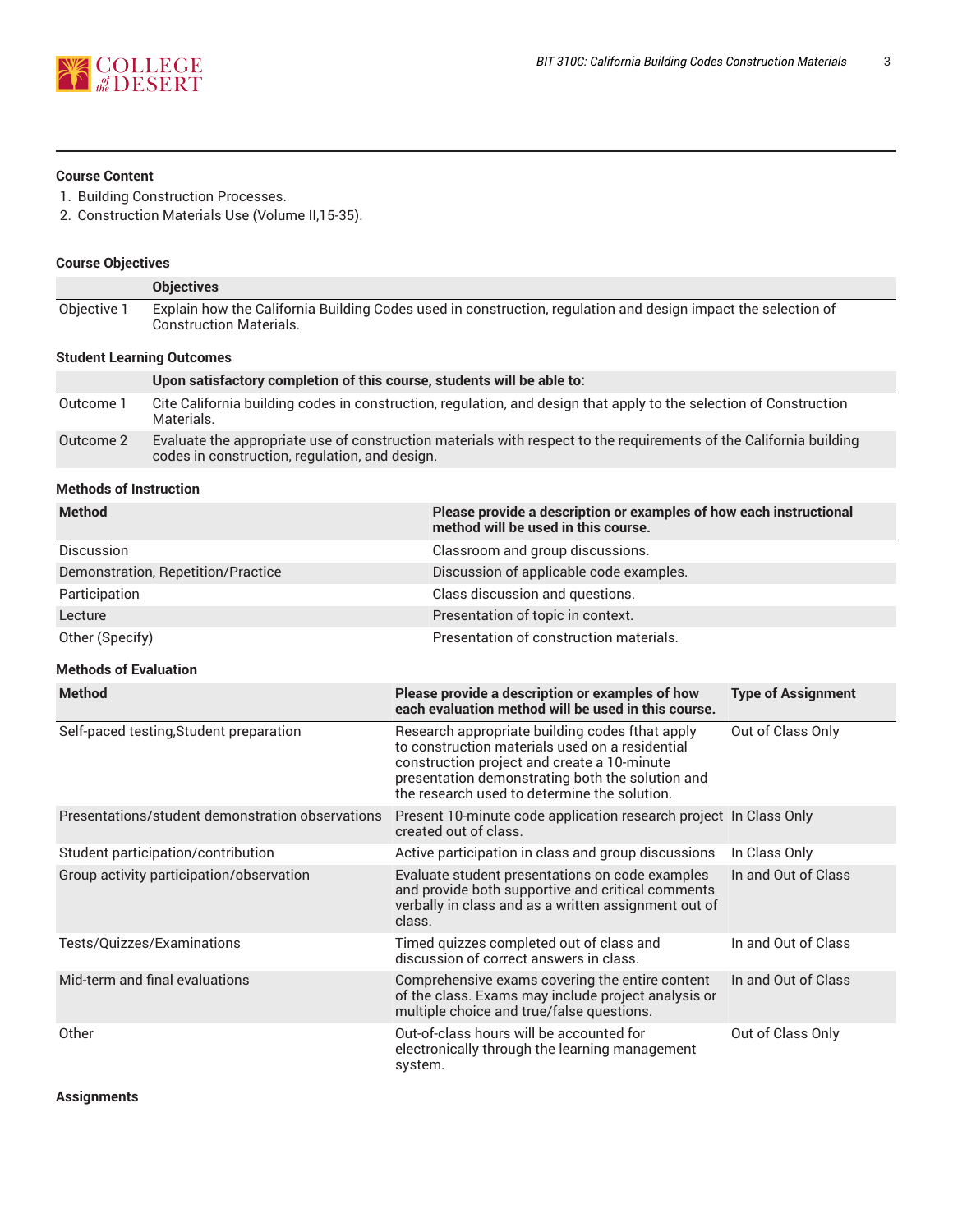

#### **Other In-class Assignments**

- 1. Presentation of class subjects and materials.
- 2. Review code sections.
- 3. Evaluate residential construction material examples.
- 4. Present research projects.

#### **Other Out-of-class Assignments**

- 1. Reading assignments of codes and handouts.
- 2. Visit construction sites.
- 3. Review code sections presented in classes.
- 4. Research building code applications to construction materials.

#### **Grade Methods**

Pass/No Pass Only

# **Distance Education Checklist**

# **Instructional Materials and Resources**

# **Effective Student/Faculty Contact**

#### Which of the following methods of regular, timely, and effective student/faculty contact will be used in this course?

#### **Within Course Management System:**

Timely feedback and return of student work as specified in the syllabus Discussion forums with substantive instructor participation Chat room/instant messaging Regular virtual office hours Online quizzes and examinations Weekly announcements

#### **External to Course Management System:**

Direct e-mail

#### Briefly discuss how the selected strategies above will be used to maintain Regular Effective Contact in the course.

Timely feedback and return of student work as specified in the syllabus. Discussion forums with substantive instructor participation Online quizzes and examinations Weekly announcements

# **Other Information**

#### Provide any other relevant information that will help the Curriculum Committee assess the viability of offering this course in an online **or hybrid modality.**

Course introduces students to the online California Building Codes which they will need tor read and reference online throughout careers in the construction industry.

# **MIS Course Data**

**CIP Code**

46.0403 - Building/Home/Construction Inspection/Inspector.

**TOP Code** 095720 - Construction Inspection

**SAM Code** C - Clearly Occupational

**Basic Skills Status** Not Basic Skills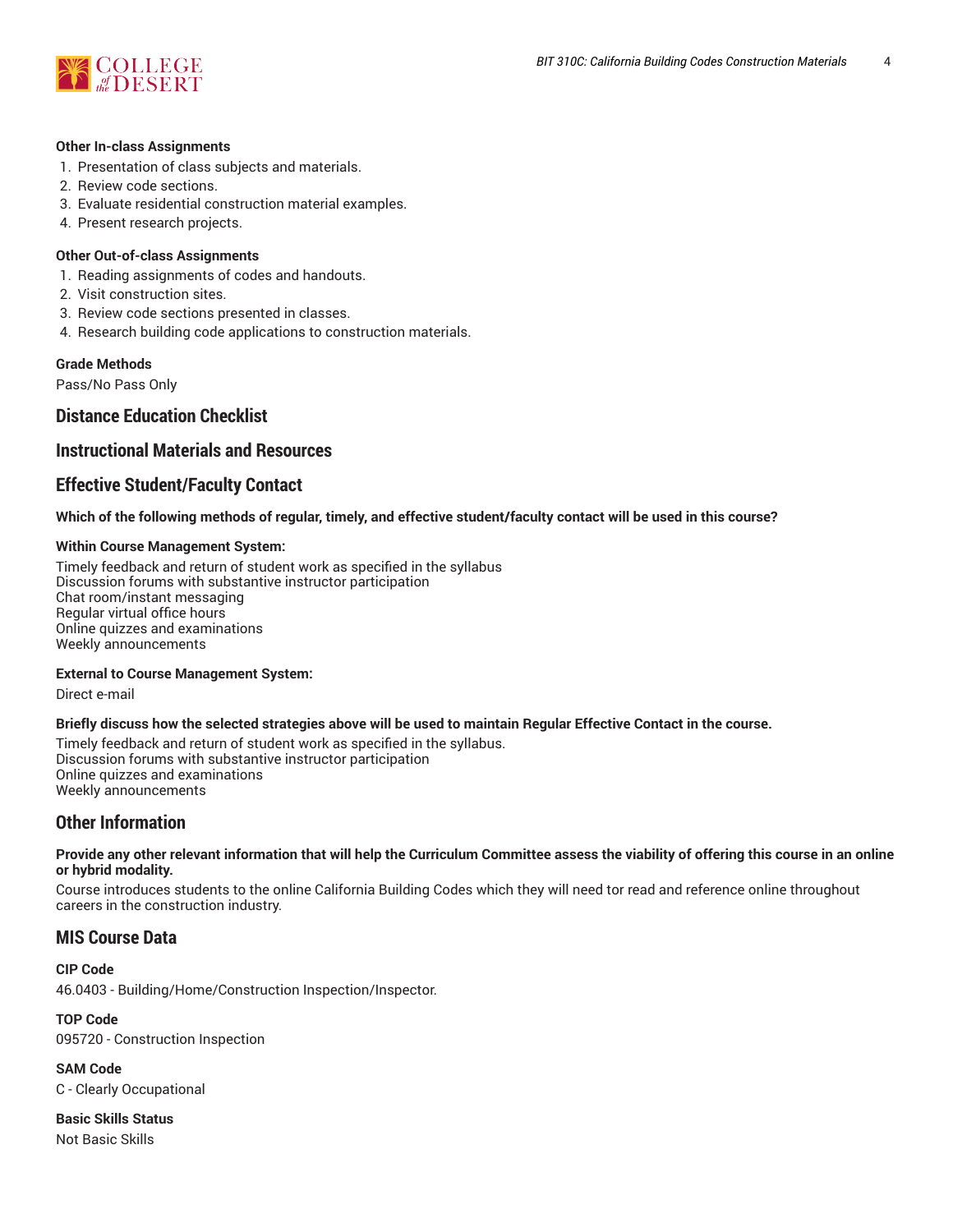

**Prior College Level** Not applicable

**Cooperative Work Experience** Not a Coop Course

**Course Classification Status** Other Non-credit Enhanced Funding

**Approved Special Class** Not special class

**Noncredit Category** Short-Term Vocational

**Funding Agency Category** Not Applicable

**Program Status** Program Applicable

**Transfer Status** Not transferable

**Allow Audit** No

**Repeatability** Yes

**Repeatability Limit** NC **Repeat Type** Noncredit

#### **Justification**

Noncredit courses are repeatable until students are comfortable they have achieved the skills and knowledge required to meet the outcomes and objectives of the course.

**Materials Fee**

No

**Additional Fees?** No

## **Approvals**

**Curriculum Committee Approval Date** 10/17/2019

**Academic Senate Approval Date** 10/24/2019

**Board of Trustees Approval Date** 11/13/2019

**Chancellor's Office Approval Date** 01/10/2020

**Course Control Number** CCC000611545